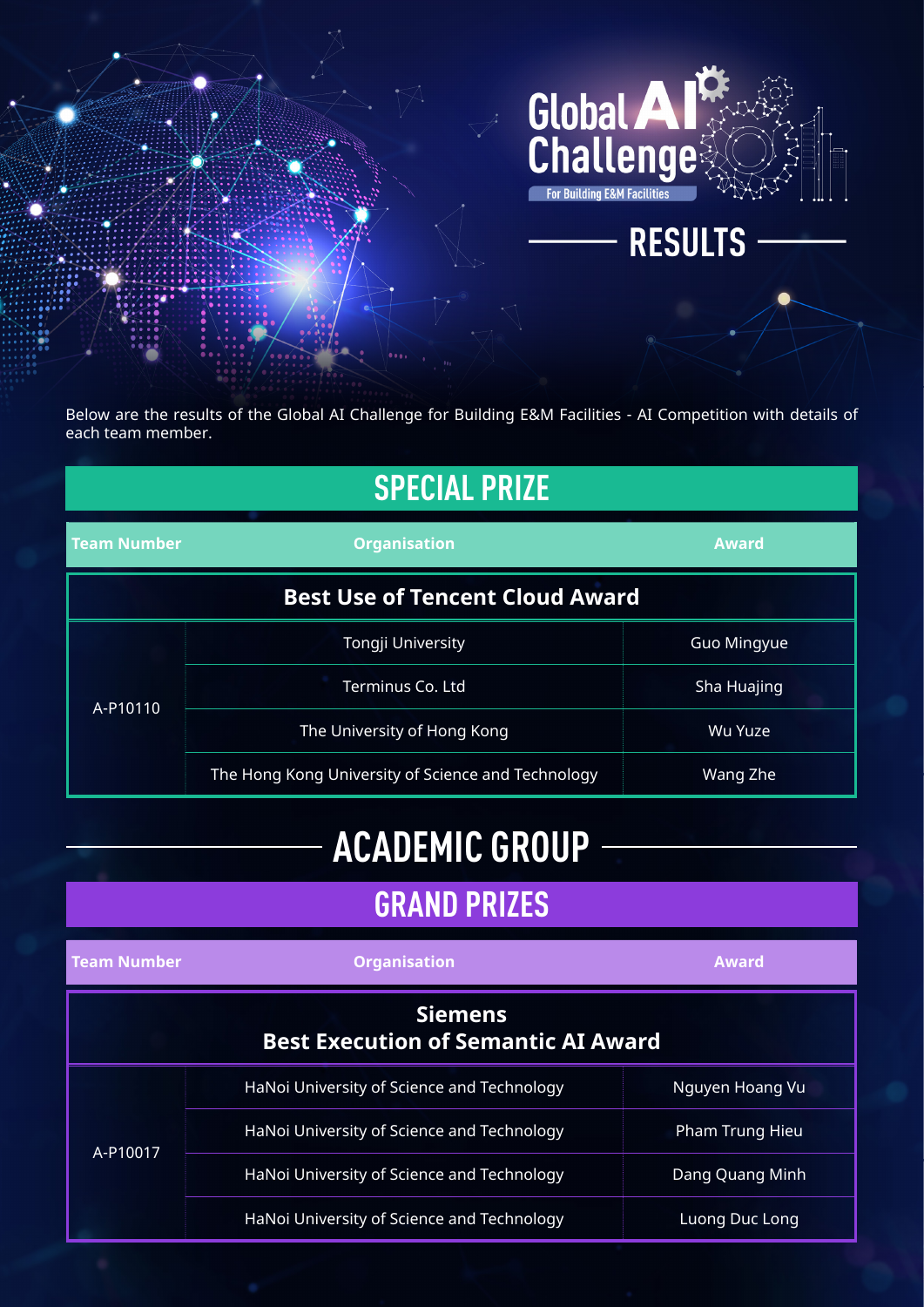| <b>Team Number</b> | <b>Organisation</b>                                        | <b>Award</b> |
|--------------------|------------------------------------------------------------|--------------|
|                    | <b>Towngas</b><br><b>Most Innovative AI Solution Award</b> |              |
| A-P10038           | 北京建筑大学                                                     | 肖志铭          |
|                    | 北京建筑大学                                                     | 马建民          |
|                    | 北京建筑大学                                                     | 杨洁婷          |
|                    | 北京建筑大学                                                     | 周柳营          |

#### **AWS Most Efficient AI Algorithm Award**

| A-P10043 | Hong Kong Baptist University | Li Qingyun    |
|----------|------------------------------|---------------|
|          | Hong Kong Baptist University | Yin Yiao      |
|          | Hong Kong Baptist University | Min Rui       |
|          | Hong Kong Baptist University | Zhou Shucheng |

#### **Microsoft Outstanding AI Influencer Award**

| A-P10101 | City University of Hong Kong | Liu Yiren     |
|----------|------------------------------|---------------|
|          | City University of Hong Kong | Huang Yixiao  |
|          | City University of Hong Kong | Yao Shenglong |
|          | City University of Hong Kong | Guo Han       |

| <b>HUAWEI</b><br><b>Most Innovative Use of Data Award</b> |                             |                    |
|-----------------------------------------------------------|-----------------------------|--------------------|
|                                                           | Tongji University           | <b>Guo Mingyue</b> |
|                                                           | Terminus Co. Ltd            | Sha Huajing        |
| A-P10110                                                  | The University of Hong Kong | Wu Yuze            |

The Hong Kong University of Science and Technology Wang Zhe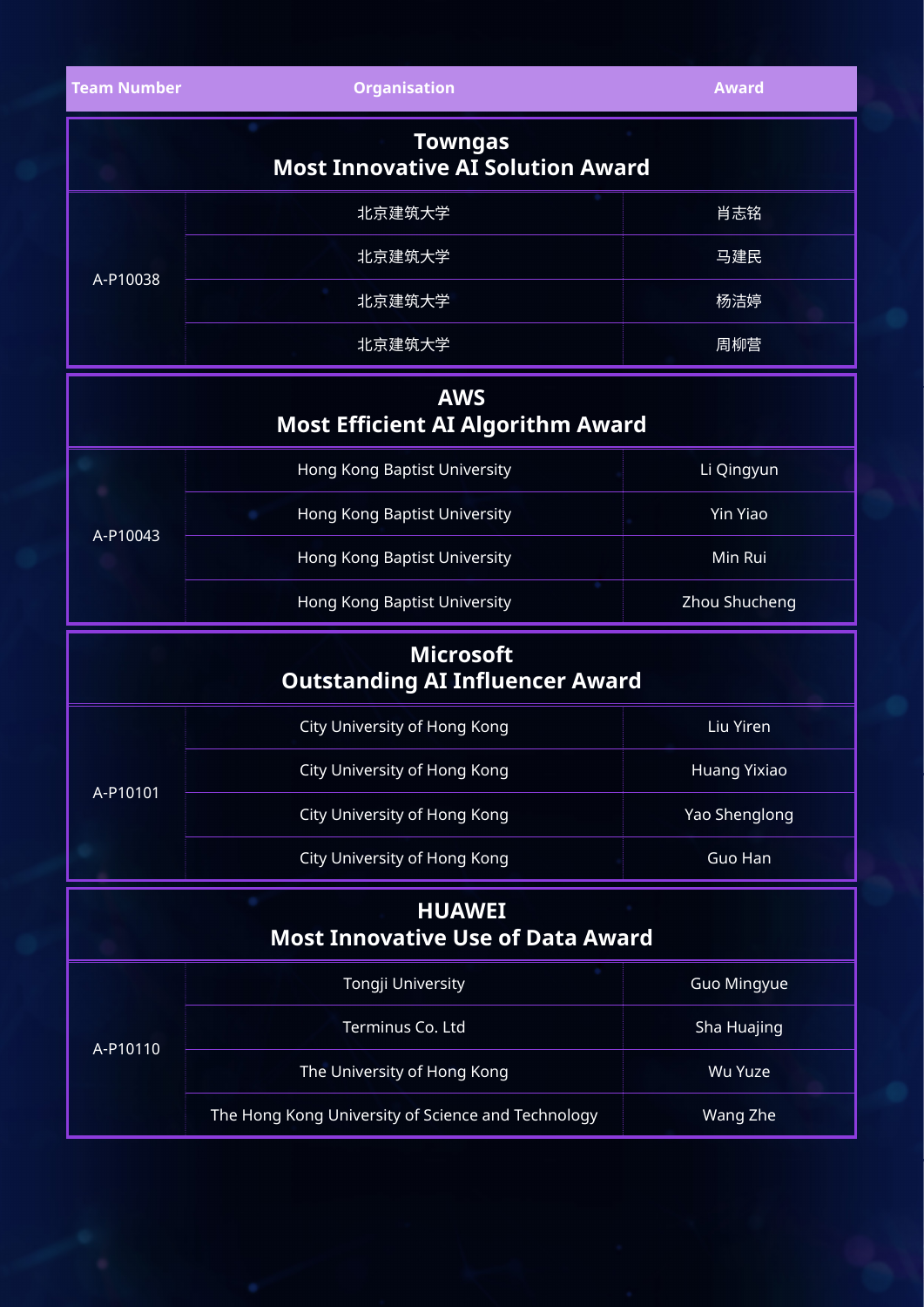#### **GOLD AWARDS**

| <b>Team Number</b> | <b>Organisation</b>                                | <b>Award</b>          |
|--------------------|----------------------------------------------------|-----------------------|
|                    | The Hong Kong University of Science and Technology | Muhammad Zeshan Akber |
|                    | The Hong Kong University of Science and Technology | Muhammad Waqar        |
| A-P10016           | The Hong Kong University of Science and Technology | Syed Awais Wahab Shah |
|                    | The Hong Kong University of Science and Technology | Murad Abdullah        |
|                    | HaNoi University of Science and Technology         | Nguyen Hoang Vu       |
| A-P10017           | HaNoi University of Science and Technology         | Pham Trung Hieu       |
|                    | HaNoi University of Science and Technology         | Dang Quang Minh       |
|                    | HaNoi University of Science and Technology         | Luong Duc Long        |
|                    | 北京建筑大学                                             | 肖志铭                   |
| A-P10038           | 北京建筑大学                                             | 马建民                   |
|                    | 北京建筑大学                                             | 杨洁婷                   |
|                    | 北京建筑大学                                             | 周柳营                   |
|                    | Hong Kong Baptist University                       | Li Qingyun            |
| A-P10043           | Hong Kong Baptist University                       | <b>Yin Yiao</b>       |
|                    | Hong Kong Baptist University                       | Min Rui               |
|                    | Hong Kong Baptist University                       | Zhou Shucheng         |
|                    | 华南理工大学                                             | 谢嘉元                   |
| A-P10069           | 华南理工大学                                             | 刘鸿飞                   |
|                    | 华南理工大学                                             | 陈俊鹏                   |
|                    | 华南理工大学                                             | 陈嘉力                   |
|                    | City University of Hong Kong                       | Liu Yiren             |
|                    | City University of Hong Kong                       | Huang Yixiao          |
| A-P10101           | City University of Hong Kong                       | Yao Shenglong         |
|                    | City University of Hong Kong                       | Guo Han               |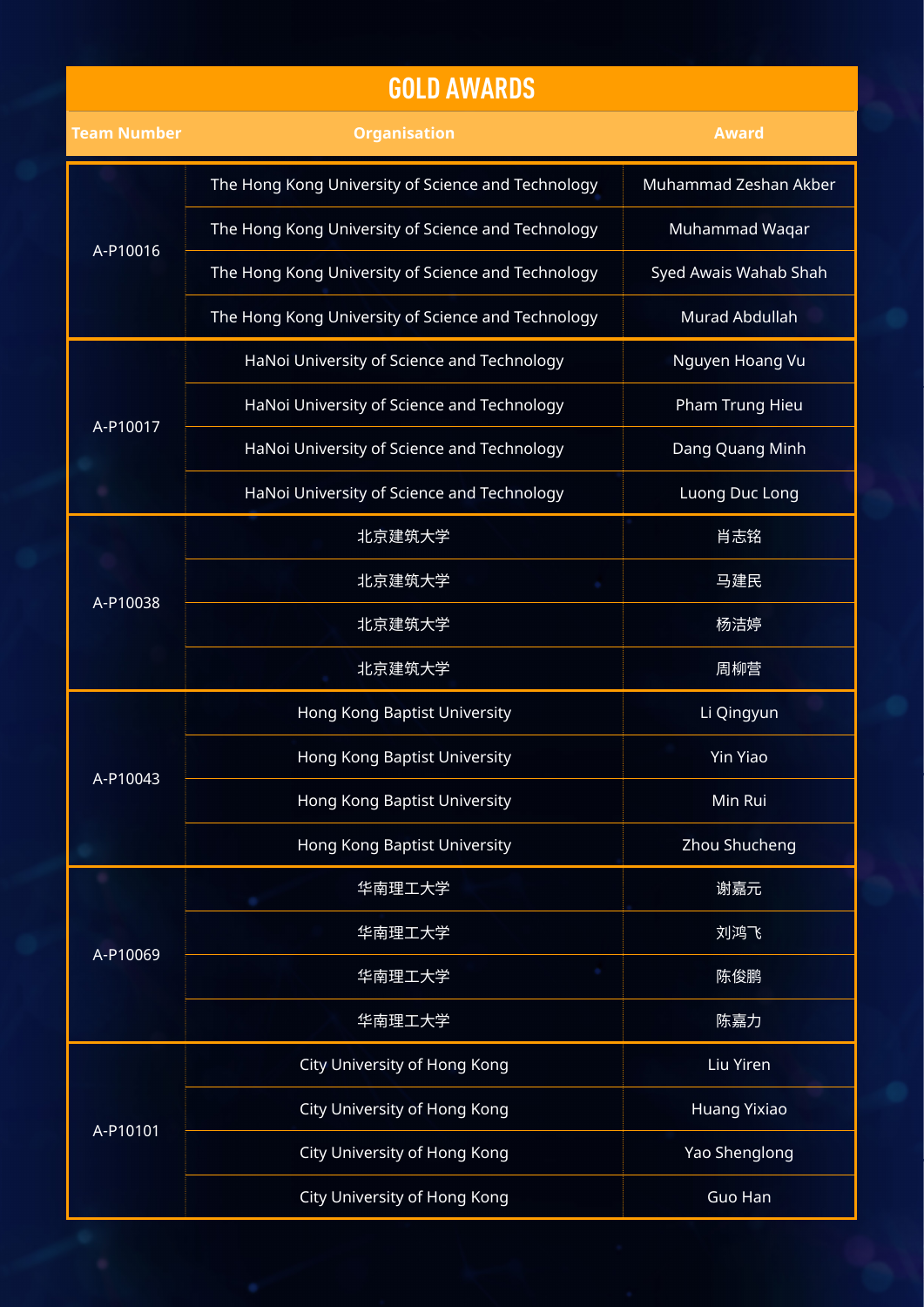| <b>Team Number</b> | <b>Organisation</b>                                | <b>Award</b>   |
|--------------------|----------------------------------------------------|----------------|
| A-P10109           | 北京科技大学                                             | 徐茂源            |
|                    | Tongji University                                  | Guo Mingyue    |
| A-P10110           | Terminus Co. Ltd                                   | Sha Huajing    |
|                    | The University of Hong Kong                        | <b>Wu Yuze</b> |
|                    | The Hong Kong University of Science and Technology | Wang Zhe       |
|                    | 北京建筑大学                                             | 何建林            |
| A-P10114           | 北京建筑大学                                             | 卢鸿健            |
|                    | 北京建筑大学                                             | 刘晨曦            |
|                    | 北京建筑大学                                             | 宁佳萌            |
|                    | Hong Kong Baptist University                       | Mak Lok Yi     |
| A-P10115           | Hong Kong Baptist University                       | Tang Zhiye     |
|                    | Hong Kong Baptist University                       | Yang Xu        |

| <b>SILVER AWARDS</b> |                                      |                    |  |
|----------------------|--------------------------------------|--------------------|--|
| <b>Team Number</b>   | <b>Organisation</b>                  | <b>Award</b>       |  |
|                      | The Chinese University of Hong Kong  | Xu Zhijian         |  |
| A-P10005             | The Chinese University of Hong Kong  | <b>Zeng Ailing</b> |  |
|                      | The Chinese University of Hong Kong  | Liu Minhao         |  |
|                      | The Chinese University of Hong Kong  | Xu Qiang           |  |
| A-P10007             | The Hong Kong Polytechnic University | Chen Zhe           |  |
|                      | The Hong Kong Polytechnic University | Zhang Hanbei       |  |
|                      | The Hong Kong Polytechnic University | Zhang Jing         |  |
|                      | The Hong Kong Polytechnic University | Basker Ronisha     |  |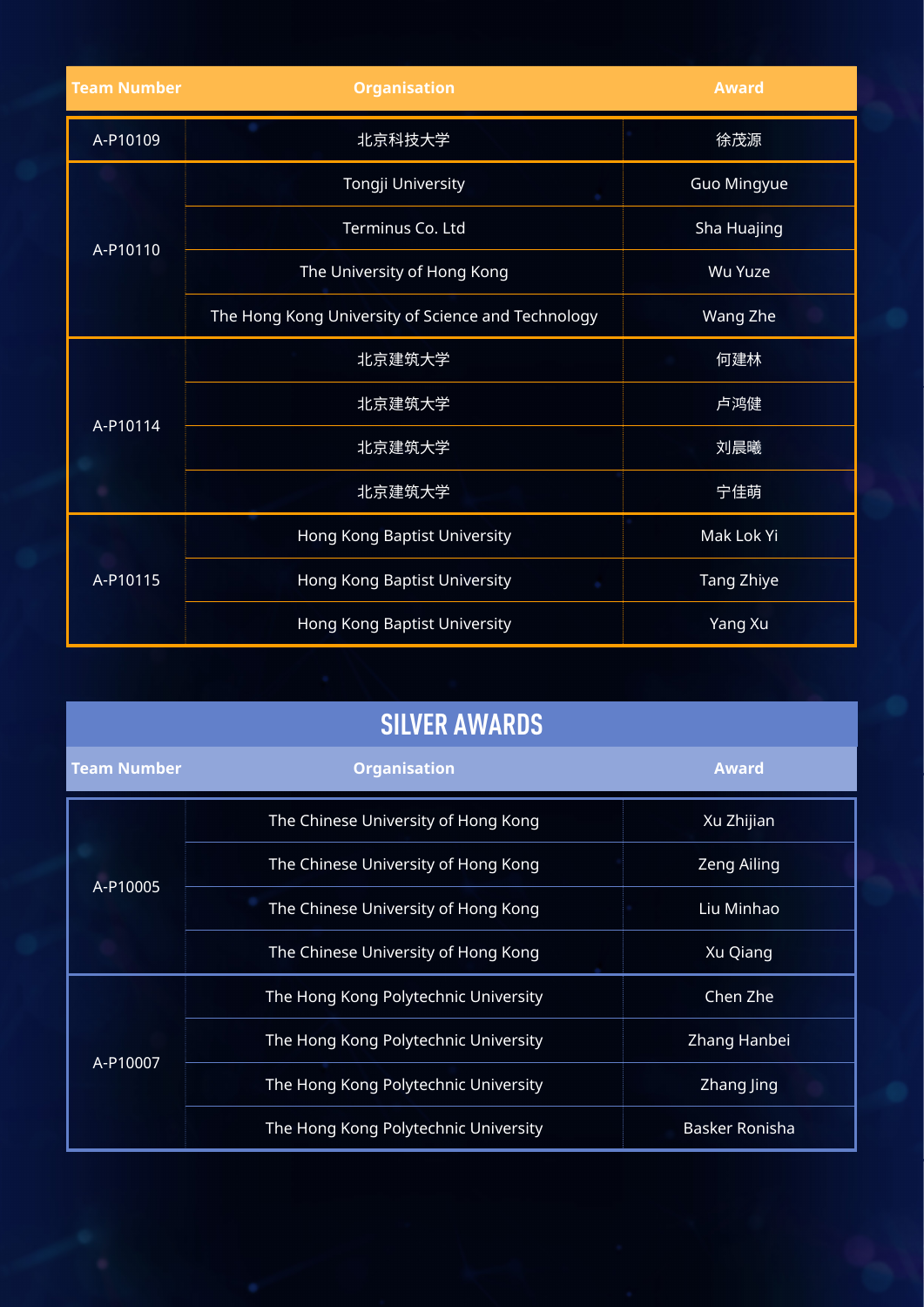| <b>Team Number</b> | <b>Organisation</b>                                | <b>Award</b>         |
|--------------------|----------------------------------------------------|----------------------|
|                    | Tsinghua University                                | Zhang Yuhang         |
| A-P10019           | <b>Tsinghua University</b>                         | Deng Xiangtian       |
|                    | 香港中文大学(深圳)                                         | 陈桂铭                  |
| A-P10047           | 香港中文大学 (深圳)                                        | 李晨昂                  |
|                    | 香港中文大学 (深圳)                                        | 梁嘉璐                  |
|                    | 广州大学                                               | 翁金塔                  |
| A-P10057           | 广州大学                                               | 徐晓峰                  |
|                    | 广州大学                                               | 徐冰弘                  |
|                    | 广州大学                                               | 谭伟俊                  |
|                    | 深圳大学                                               | 雷宇田                  |
|                    | 深圳大学                                               | 马媛媛                  |
| A-P10062           | 深圳大学                                               | 陈美玲                  |
|                    | 深圳大学                                               | 李雪清                  |
|                    | FZI Research Center for Information Technology     | David Wölfle         |
| A-P10063           | Karlsruhe Institute of Technology (KIT)            | Felicitas Müller     |
|                    | Karlsruhe Institute of Technology (KIT)            | Steven de Jongh      |
|                    | Karlsruhe Institute of Technology (KIT)            | Hartmut Schmeck      |
|                    | Hong Kong Baptist University                       | Lam Hin Shun Thomas  |
| A-P10080           | The Hong Kong Polytechnic University               | Cheung Jeremy Daniel |
|                    | The Hong Kong University of Science and Technology | Mak Chi Teng         |
|                    | The Hong Kong University of Science and Technology | Chen Sitong          |
|                    | University of California, Berkeley                 | Sun Ruiji            |
|                    | University of California, Berkeley                 | Lin Yu-wen           |
| A-P10102           | University of Nottingham Ningbo China              | Zhang Zhiang         |
|                    | Johnson Controls                                   | Zhang Chenlu         |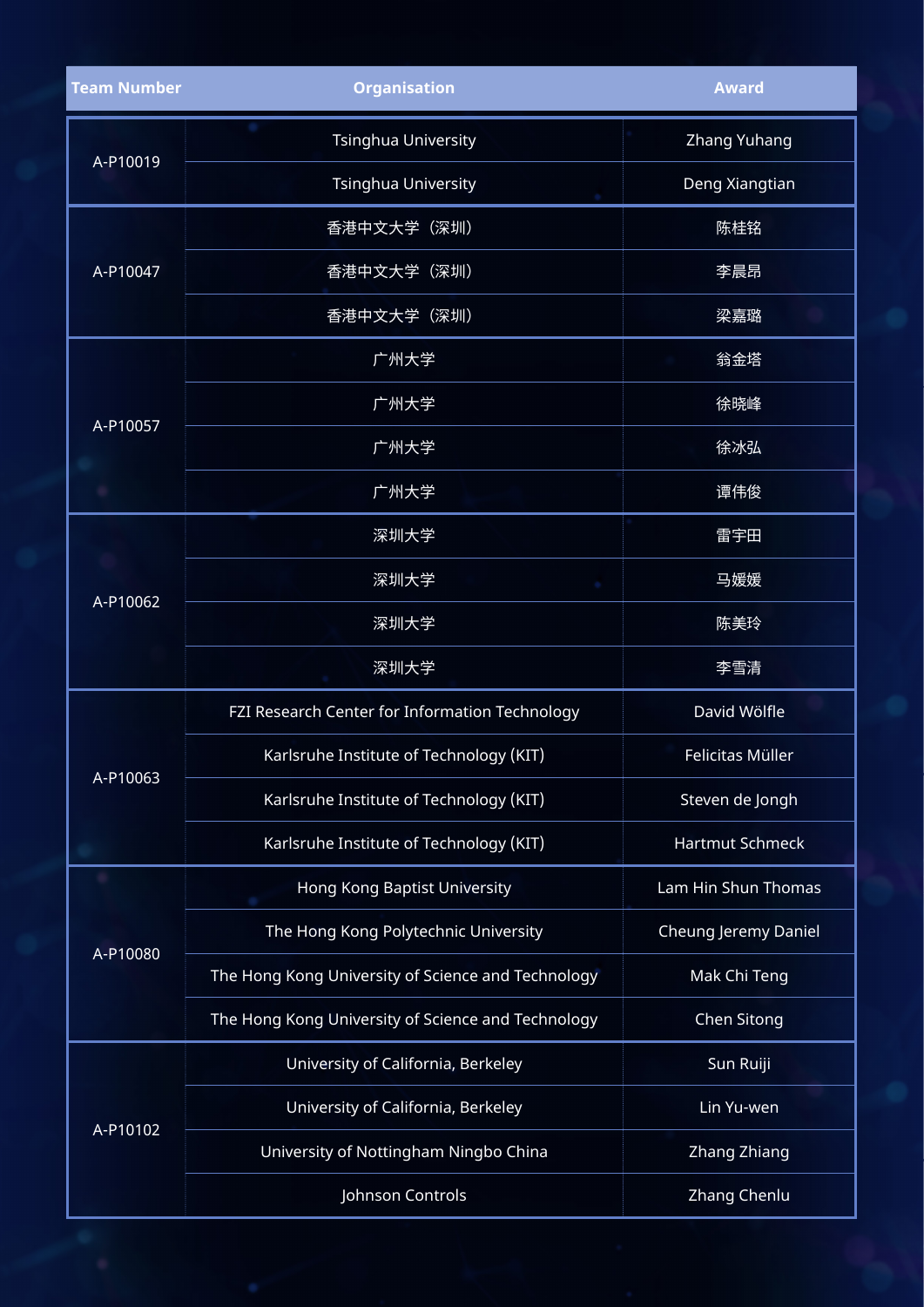| <b>Team Number</b> | <b>Organisation</b>                  | <b>Award</b>        |
|--------------------|--------------------------------------|---------------------|
|                    | 清华大学                                 | 唐浩                  |
| A-P10108           | 清华大学                                 | 刘学                  |
|                    | Hong Kong Baptist University         | So Tin King         |
| A-P10113           | Hong Kong Baptist University         | Fong Long Lok Elvis |
| A-P10120           | The Hong Kong Polytechnic University | Lam Ka Chun         |
|                    | <b>Tsinghua University</b>           | Yan Da              |
| A-P10126           | <b>Tsinghua University</b>           | Kang Xuyuan         |
|                    | <b>Tsinghua University</b>           | Wang Xiao           |
|                    | <b>Tsinghua University</b>           | ChenHanran          |

### **BRONZE AWARDS**

| <b>Team Number</b> | <b>Organisation</b>                                | <b>Award</b>       |
|--------------------|----------------------------------------------------|--------------------|
| A-P10009           | The Hong Kong Polytechnic University               | Zang Xingyu        |
|                    | The Hong Kong University of Science and Technology | Gstoettner Josef   |
|                    | The Hong Kong University of Science and Technology | <b>Ahmed Afzal</b> |
| A-P10020           | The Hong Kong University of Science and Technology | Talha Muhammad     |
|                    | The Hong Kong University of Science and Technology | <b>Bose Turzo</b>  |
|                    | The Hong Kong Polytechnic University               | Jiang Hao          |
| A-P10030           | The Hong Kong Polytechnic University               | Fan Jiaqi          |
|                    | The Hong Kong Polytechnic University               | Xie Yangxiaolong   |
| A-P10041           | The Chinese University of Hong Kong, Shenzhen      | Ruan Jiaqi         |
|                    | The Chinese University of Hong Kong, Shenzhen      | Wang Qihan         |
|                    | The Chinese University of Hong Kong, Shenzhen      | Chen Sicheng       |
|                    | <b>Guangzhou University</b>                        | Fan Chengliang     |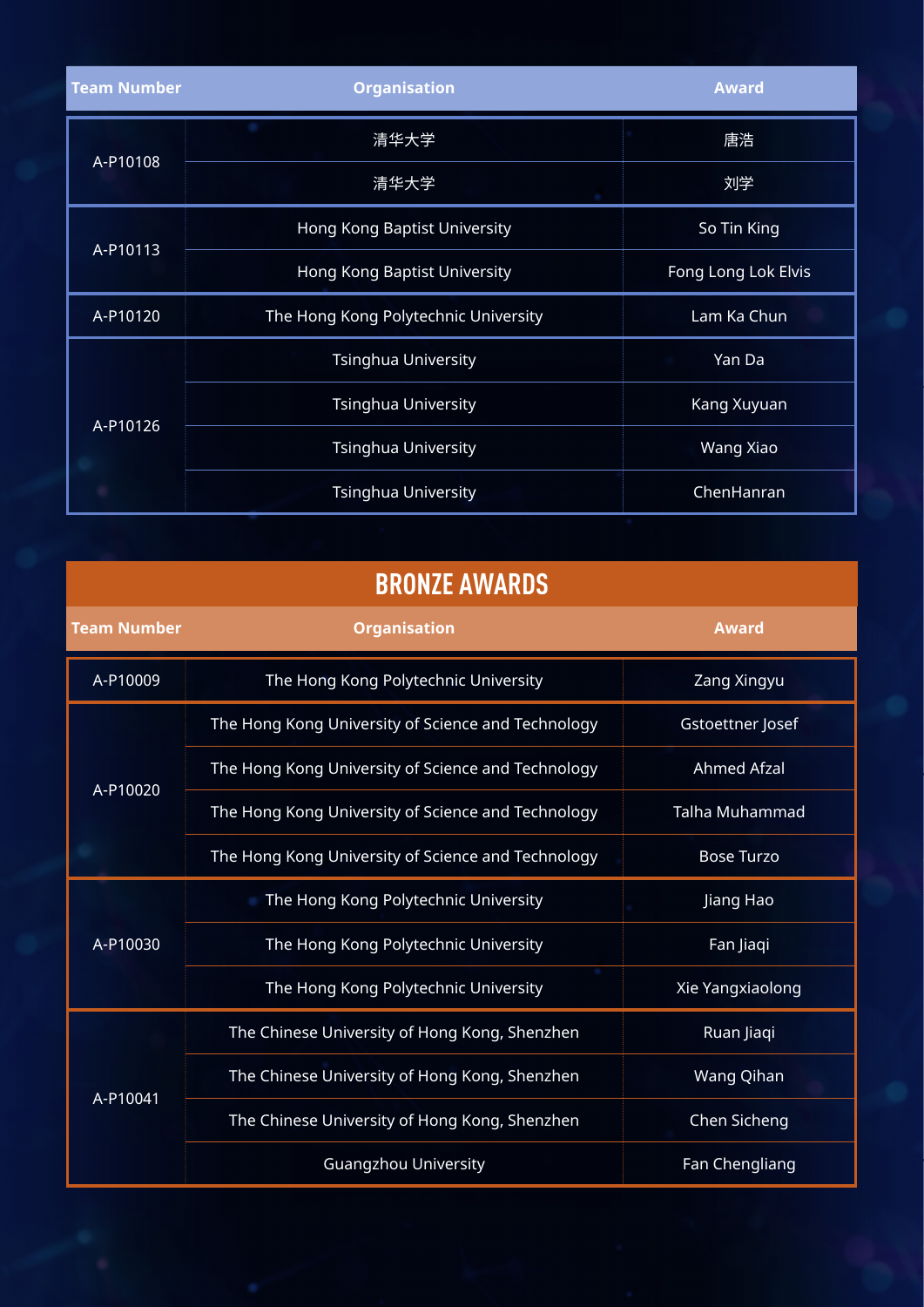| <b>Team Number</b> | <b>Organisation</b>                  | <b>Award</b>       |
|--------------------|--------------------------------------|--------------------|
| A-P10049           | The Hong Kong Polytechnic University | Jiang Qingjian     |
|                    | The Hong Kong Polytechnic University | Xie Qichen         |
|                    | Fudan University (复旦大学)              | Li Peiji           |
|                    | <b>VTC</b>                           | Wang Weiquan       |
| A-P10053           | <b>VTC</b>                           | Li Cheuk yin       |
|                    | <b>VTC</b>                           | Lam Chi Ho         |
|                    | <b>VTC</b>                           | Wong Tszchung      |
|                    | 深圳大学土木与交通工程学院                        | 何炜麟                |
| A-P10059           | 深圳大学土木与交通工程学院                        | 刘亦辰                |
|                    | 深圳大学土木与交通工程学院                        | 刘旭媛                |
|                    | City University of Hong Kong         | Haolin Jin         |
| A-P10060           | City University of Hong Kong         | Ze Huang           |
|                    | N/A                                  | <b>Yang Yurong</b> |
|                    | City University of Hong Kong         | Siu Hiu Wa         |
| A-P10064           | City University of Hong Kong         | Lyu Qi Long        |
|                    | 华中科技大学                               | 周镇新                |
|                    | 华中科技大学                               | 苟伟                 |
| A-P10067           | 华中科技大学                               | 韩林志                |
|                    | 华中科技大学                               | 穆为先                |
| A-P10074           | 广东职业技术学院                             | 贾金岭                |
|                    | 广东职业技术学院                             | 李贤辉                |
|                    | 广东职业技术学院                             | 林先翔                |
|                    | 广东职业技术学院                             | 郑伟霖                |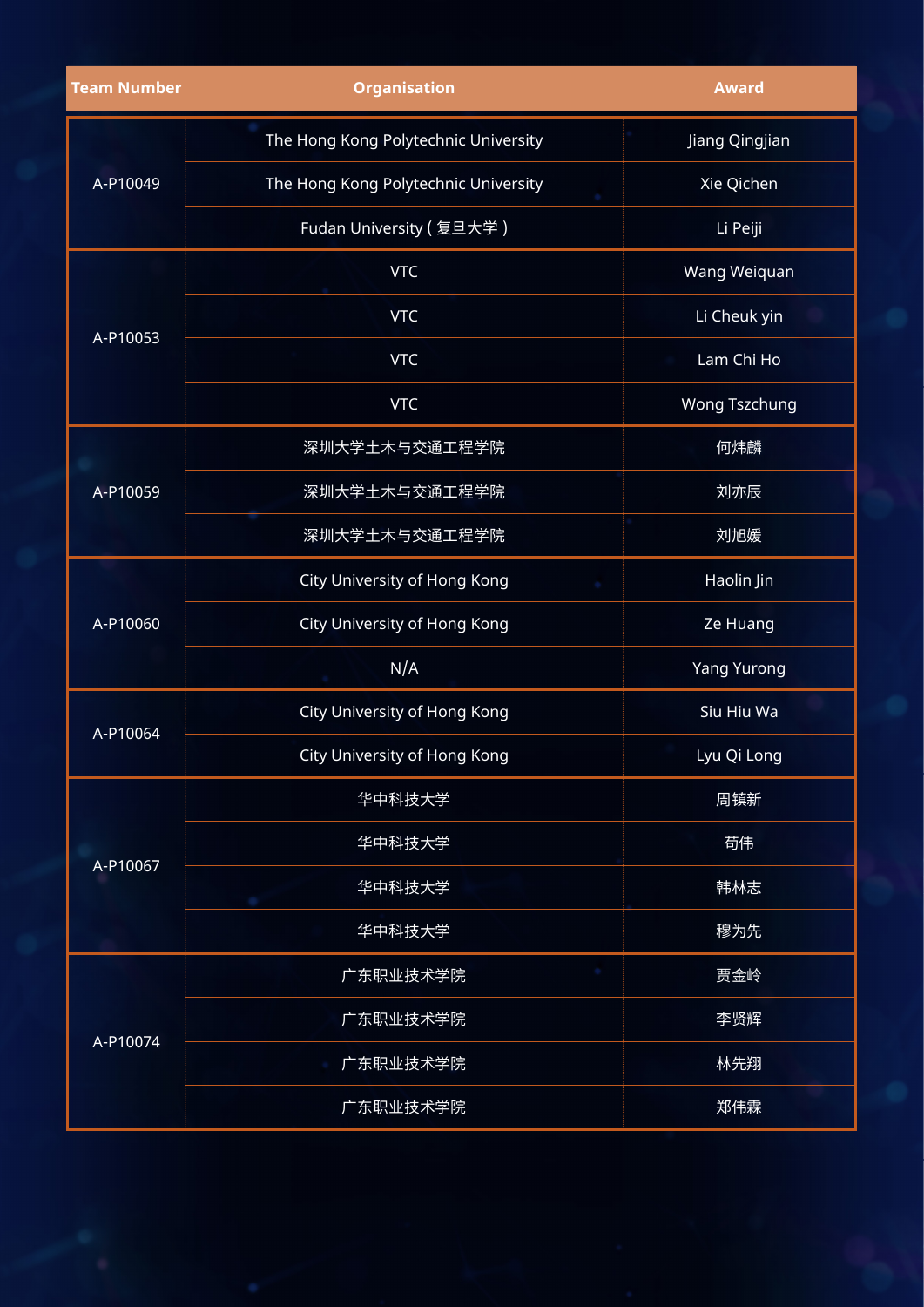| <b>Team Number</b> | <b>Organisation</b>                                | <b>Award</b>        |
|--------------------|----------------------------------------------------|---------------------|
|                    | The Chinese University of Hong Kong                | Chan Sik Hin        |
|                    | The Hong Kong University of Science and Technology | Lai Man Lip         |
| A-P10076           | The Chinese University of Hong Kong                | Wong Man Tai Andy   |
|                    | The Chinese University of Hong Kong                | Cheng Ming Kit      |
|                    | Hong Kong Baptist University                       | Ou Weijin           |
| A-P10081           | Hong Kong Baptist University                       | Hu Liuruochen       |
|                    | Hong Kong Baptist University                       | Zheng Boyu          |
|                    | Hong Kong Baptist University                       | Xie Maokai          |
|                    | The Hong Kong Polytechnic University               | To Chi Hong         |
| A-P10082           | The University of Hong Kong                        | Wong Yat Him        |
|                    | City University of Hong Kong                       | Lee Ho Man          |
|                    | The University of Hong Kong                        | Kusha Thapal        |
|                    | 仲恺农业工程学院                                           | 周广                  |
| A-P10091           | 仲恺农业工程学院                                           | 谢宇                  |
|                    | 仲恺农业工程学院                                           | 武孝君                 |
|                    | 仲恺农业工程学院                                           | 王圣                  |
|                    | 香港理工大学应用数学院                                        | 刘文迪                 |
| A-P10099           | 香港理工大学应用数学院                                        | 郝媛玮                 |
|                    | 香港理工大学应用数学院                                        | 温宇                  |
|                    | 香港理工大学应用数学院                                        | 张鉴昊                 |
| A-P10107           | <b>Tsinghua University</b>                         | Li Caiyu            |
|                    | <b>Tsinghua University</b>                         | Wang Man            |
|                    | Tsinghua University                                | Zhao Hengxin        |
|                    | <b>Hunan University</b>                            | Zhang Yihu          |
| A-P10116           | City University of Hong Kong                       | <b>Wang Yucheng</b> |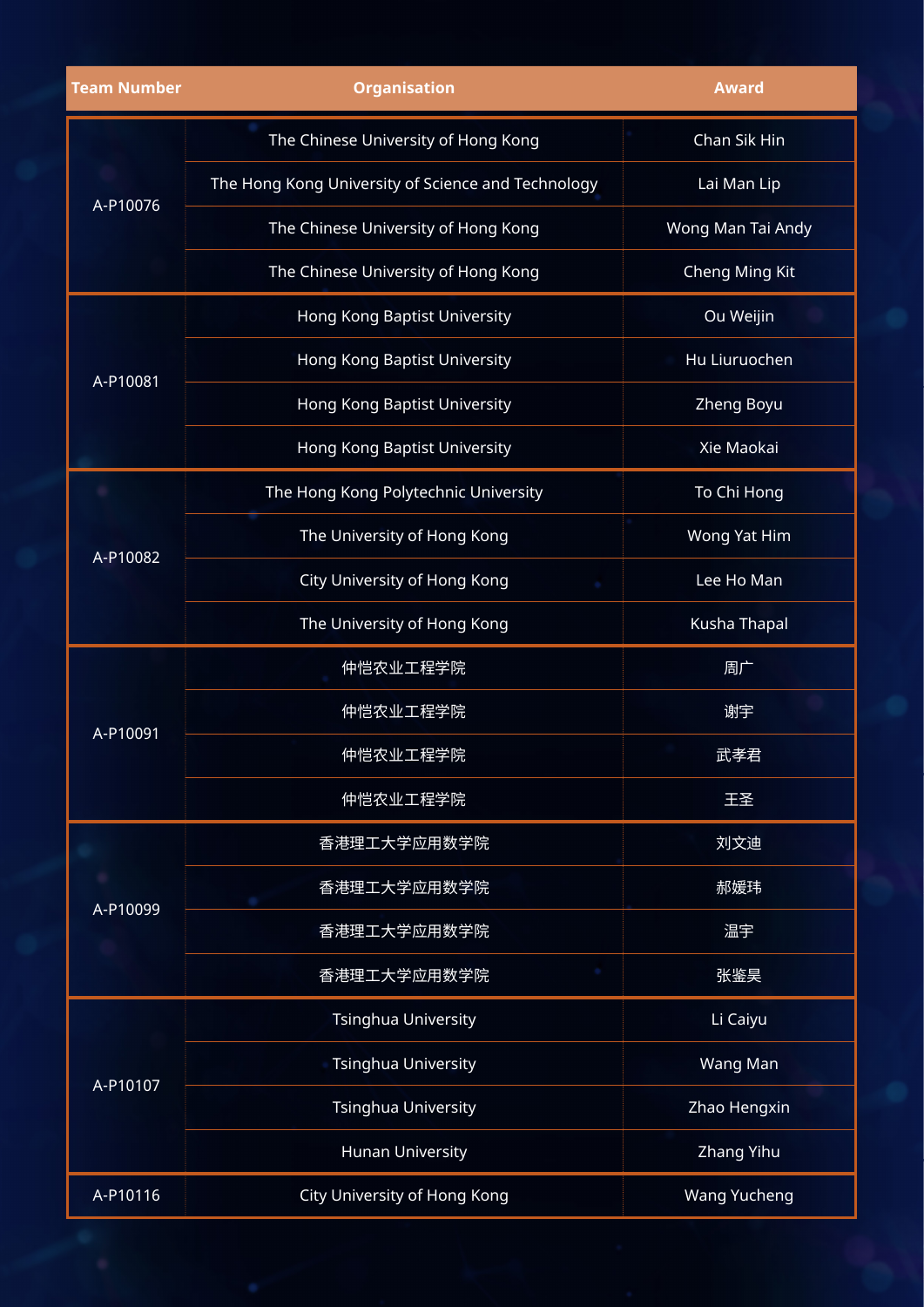# **OPEN GROUP**

## **GRAND PRIZES**

| <b>Team Number</b>                                                       | <b>Organisation</b>                   | <b>Award</b>          |
|--------------------------------------------------------------------------|---------------------------------------|-----------------------|
| <b>Sino Group</b><br><b>Most Innovative AI Solution Award</b>            |                                       |                       |
|                                                                          | <b>MTRC</b>                           | Andy Pang             |
|                                                                          | <b>MTRC</b>                           | Tsang Yui Chi Matthew |
| $O-P10001$                                                               | <b>MTRC</b>                           | Kwong Ka Ming         |
|                                                                          | <b>MTRC</b>                           | Foak Chi Wai          |
| <b>Anley Elex Elevator</b><br><b>Best Execution of Semantic AI Award</b> |                                       |                       |
| O-P10079                                                                 | Arch & Fire Professional (Int'l) Ltd. | Chan Ming-Chung       |
| <b>Yordland</b><br><b>Most Efficient AI Algorithm Award</b>              |                                       |                       |
|                                                                          | 广州特沃能源管理有限公司                          | 朱世伦                   |
| O-P10096                                                                 | 广州特沃能源管理有限公司                          | 邓棹文                   |
|                                                                          | 广州特沃能源管理有限公司                          | 单耀星                   |
|                                                                          | 广州特沃能源管理有限公司                          | 蒋飞果                   |
| <b>ATAL</b><br><b>Most Innovative Use of Data Award</b>                  |                                       |                       |
| O-P10112                                                                 | Hitachi China R&D                     | Lu Shiyu              |
|                                                                          | Hitachi China R&D                     | Che Hangyu            |
|                                                                          | Hitachi East Asia Ltd.                | <b>Edmond Chu</b>     |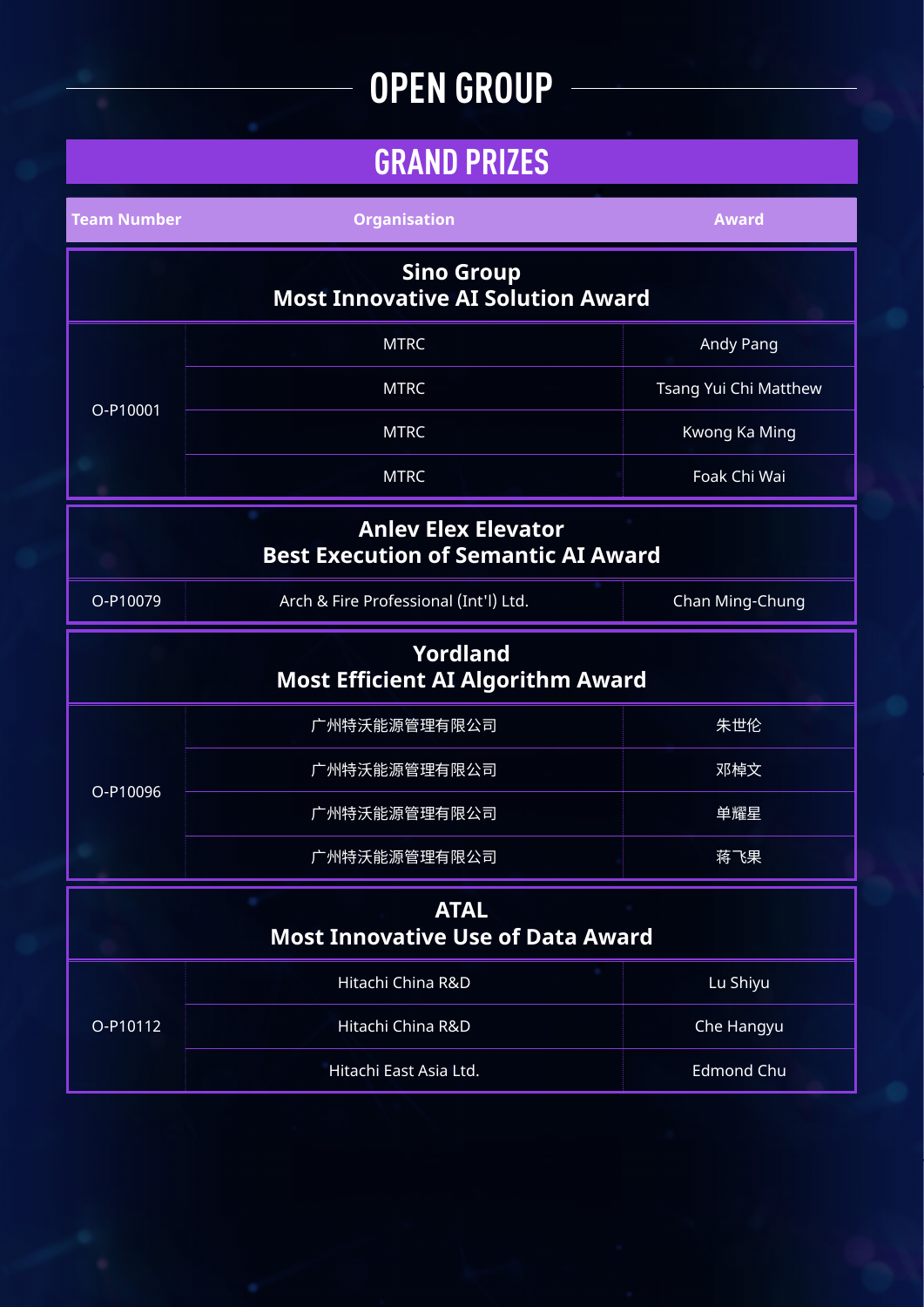| <b>Team Number</b> | <b>Organisation</b>                                                   | <b>Award</b>       |
|--------------------|-----------------------------------------------------------------------|--------------------|
|                    | <b>Alliance Contracting</b><br><b>Outstanding AI Influencer Award</b> |                    |
|                    | Schneider-Electric                                                    | EthanZhang         |
|                    | <b>Swire Properties Limited</b>                                       | <b>Timothy Lok</b> |
| O-P10117           | Schneider-Electric                                                    | Tang Leiyu         |
|                    | Schneider-Electric                                                    | Shan Wei           |

| <b>GOLD AWARDS</b> |                                       |                       |
|--------------------|---------------------------------------|-----------------------|
| <b>Team Number</b> | <b>Organisation</b>                   | <b>Award</b>          |
|                    | <b>MTRC</b>                           | Andy Pang             |
|                    | <b>MTRC</b>                           | Tsang Yui Chi Matthew |
| O-P10001           | <b>MTRC</b>                           | Kwong Ka Ming         |
|                    | <b>MTRC</b>                           | Foak Chi Wai          |
| O-P10079           | Arch & Fire Professional (Int'l) Ltd. | Chan Ming-Chung       |
|                    | 广州特沃能源管理有限公司                          | 朱世伦                   |
|                    | 广州特沃能源管理有限公司                          | 邓棹文                   |
| O-P10096           | 广州特沃能源管理有限公司                          | 单耀星                   |
|                    | 广州特沃能源管理有限公司                          | 蒋飞果                   |
| O-P10112           | Hitachi China R&D                     | Lu Shiyu              |
|                    | Hitachi China R&D                     | Che Hangyu            |
|                    | Hitachi East Asia Ltd.                | <b>Edmond Chu</b>     |
| O-P10117           | Schneider-Electric                    | Ethan Zhang           |
|                    | Swire Properties Limited              | Timothy Lok           |
|                    | Schneider-Electric                    | <b>Tang Leiyu</b>     |
|                    | Schneider-Electric                    | Shan Wei              |
| O-P10119           | N/A                                   | Ching Ho Fai          |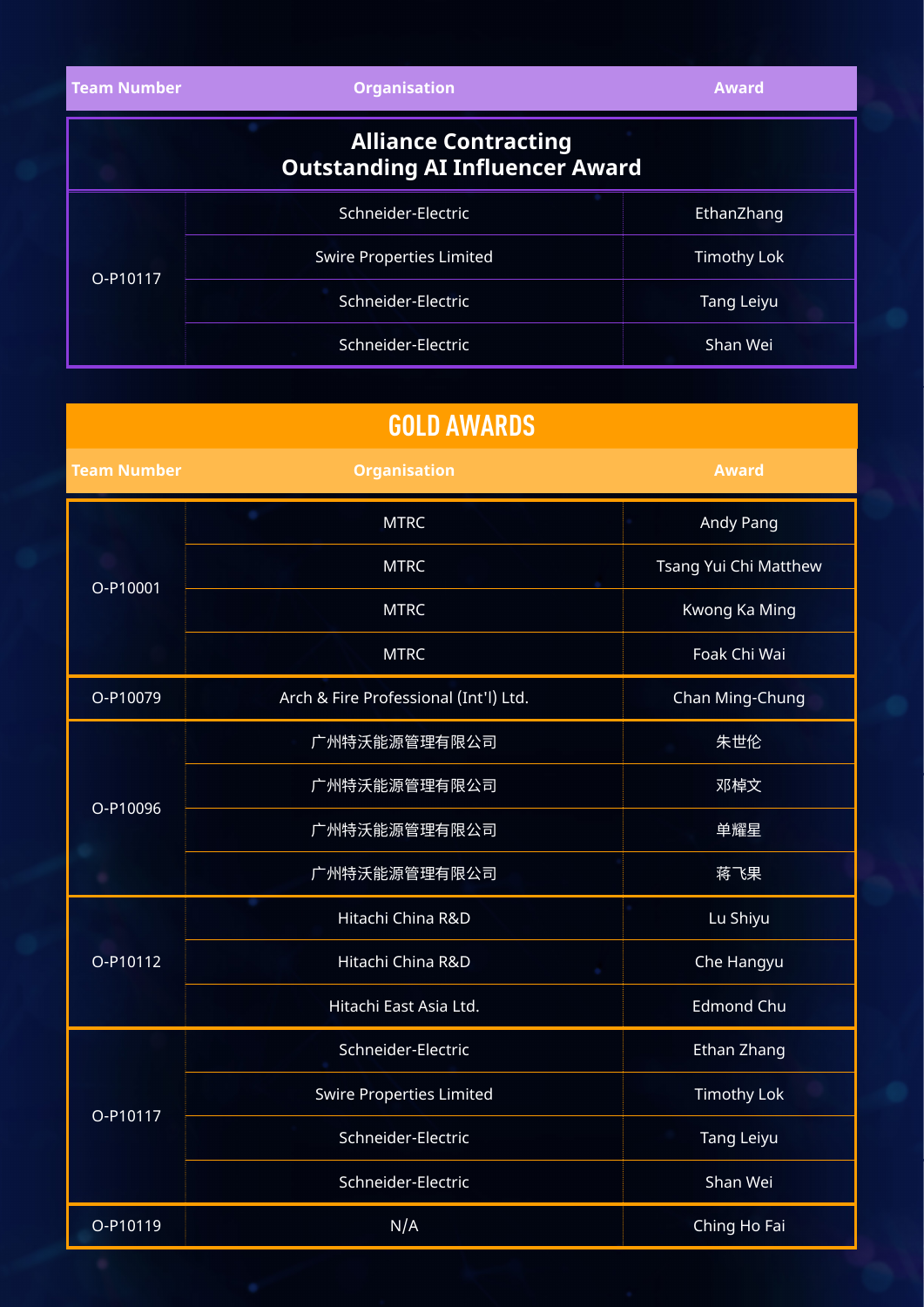### **SILVER AWARDS**

| <b>Team Number</b> | <b>Organisation</b>                                | <b>Award</b>         |
|--------------------|----------------------------------------------------|----------------------|
| O-P10021           | The Hong Kong University of Science and Technology | Stefan Juang         |
|                    | N/A                                                | Pang Qingshuang      |
|                    | <b>Siemens Mobility</b>                            | Park Seoyoung        |
|                    | Midea                                              | Xu Jeffrey           |
|                    | Arcadis Design & Engineering Limited               | Jiang Weier          |
| O-P10037           | <b>NV5 Limited</b>                                 | <b>Ying Sen</b>      |
|                    | Axis Capital Management Limited                    | <b>Huang Chenxin</b> |
|                    | ATAL Technologies Ltd                              | Tam Pok Ho           |
| O-P10051           | ATAL Technologies Ltd                              | Lee Pan              |
|                    | ATAL Technologies Ltd                              | Yeung Chu Fai        |
|                    | ATAL Technologies Ltd                              | Li Ming Yip          |
|                    | N/A                                                | Cheung Tsun Ho Aaron |
| O-P10078           | N/A                                                | Yam Yuen Kee Maggie  |
| O-P10084           | RaSpect Intelligence Inspection Ltd                | Tony Ip              |
|                    | RaSpect Intelligence Inspection Ltd                | Dhanada Mishra       |
|                    | The Hong Kong University of Science and Technology | <b>Avik Das</b>      |
| O-P10093           | 优刻得科技股份有限公司                                        | Hu Yutao             |
| O-P10111           | 珠海派诺科技股份有限公司                                       | 徐永凯                  |
|                    | 珠海派诺科技股份有限公司                                       | 熊钧                   |
|                    | 珠海派诺科技股份有限公司                                       | 张琼思                  |
|                    | 珠海派诺科技股份有限公司                                       | 陈适铭                  |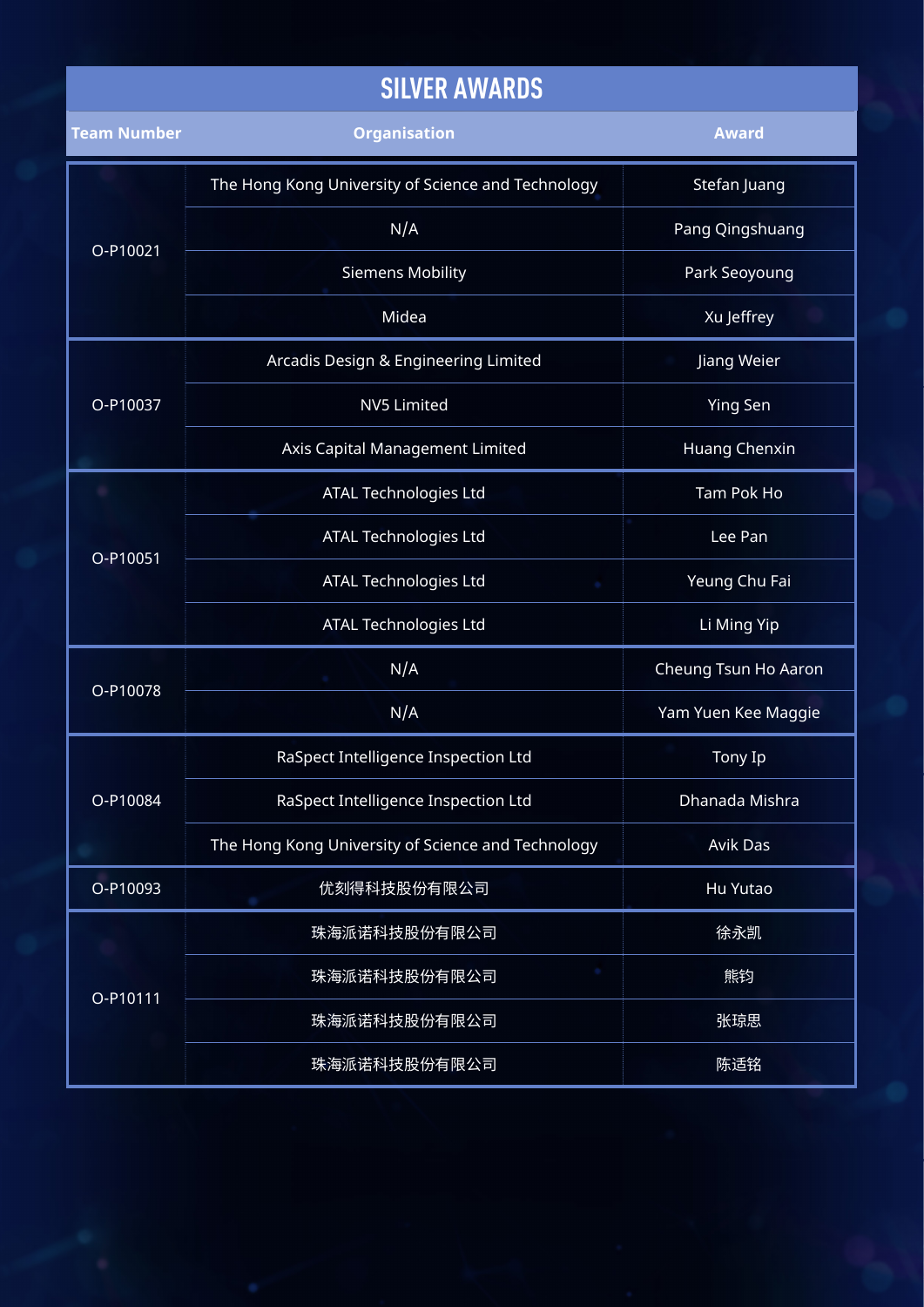#### **BRONZE AWARDS**

| <b>Team Number</b> | <b>Organisation</b>                                   | <b>Award</b>      |
|--------------------|-------------------------------------------------------|-------------------|
| O-P10002           | <b>Building Intelligent &amp; Consultancy Office</b>  | Lam Tin Hoi       |
|                    | Building Intelligent & Consultancy Office             | Yu Tsang Shing    |
|                    | The University of Hong Kong                           | Tang Kam          |
|                    | Ove Arup & Partners Hong Kong Ltd                     | He Lin Hui        |
|                    | 广东美控智慧建筑有限公司                                          | 李元阳               |
| O-P10070           | 广东美的暖通设备有限公司                                          | 闫锐                |
|                    | 广东美控智慧建筑有限公司                                          | 方兴                |
|                    | 广东美的暖通设备有限公司                                          | Loh Chang Wei     |
|                    | <b>HBDG International Limited</b>                     | Wong Yuk Ming     |
| O-P10085           | The Hong Kong University of Science and Technology    | Wong Kwing Fung   |
|                    | The Hong Kong Institute of Marine Technology          | Chan Pui Fung     |
|                    | Institute of Marine Engineering, Science & Technology | Leung Chun Fung   |
|                    | <b>CSIRO</b>                                          | Md MashudRana     |
| O-P10089           | <b>CSIRO</b>                                          | Raghav Chalapathy |
|                    | <b>CSIRO</b>                                          | Wang Weihong      |
|                    | University of Sydney                                  | Lin Yang          |
| O-P10090           | <b>CLP Power Hong Kong Limited</b>                    | Lee Yiu Ting      |
|                    | Deer Network Systems Limited                          | Kwok Yun Kwan     |
|                    | <b>CLP Power Hong Kong Limited</b>                    | Lo Tak Yan        |
|                    | Hong Kong Productivity Council-APAS                   | Luk Tze Ching     |
| O-P10098           | Electrical and Mechanical Services Department         | Wan Chak Sam      |
|                    | Shanghai Zhuofan Information Technology Co., Ltd.     | Shen Zhenyi       |